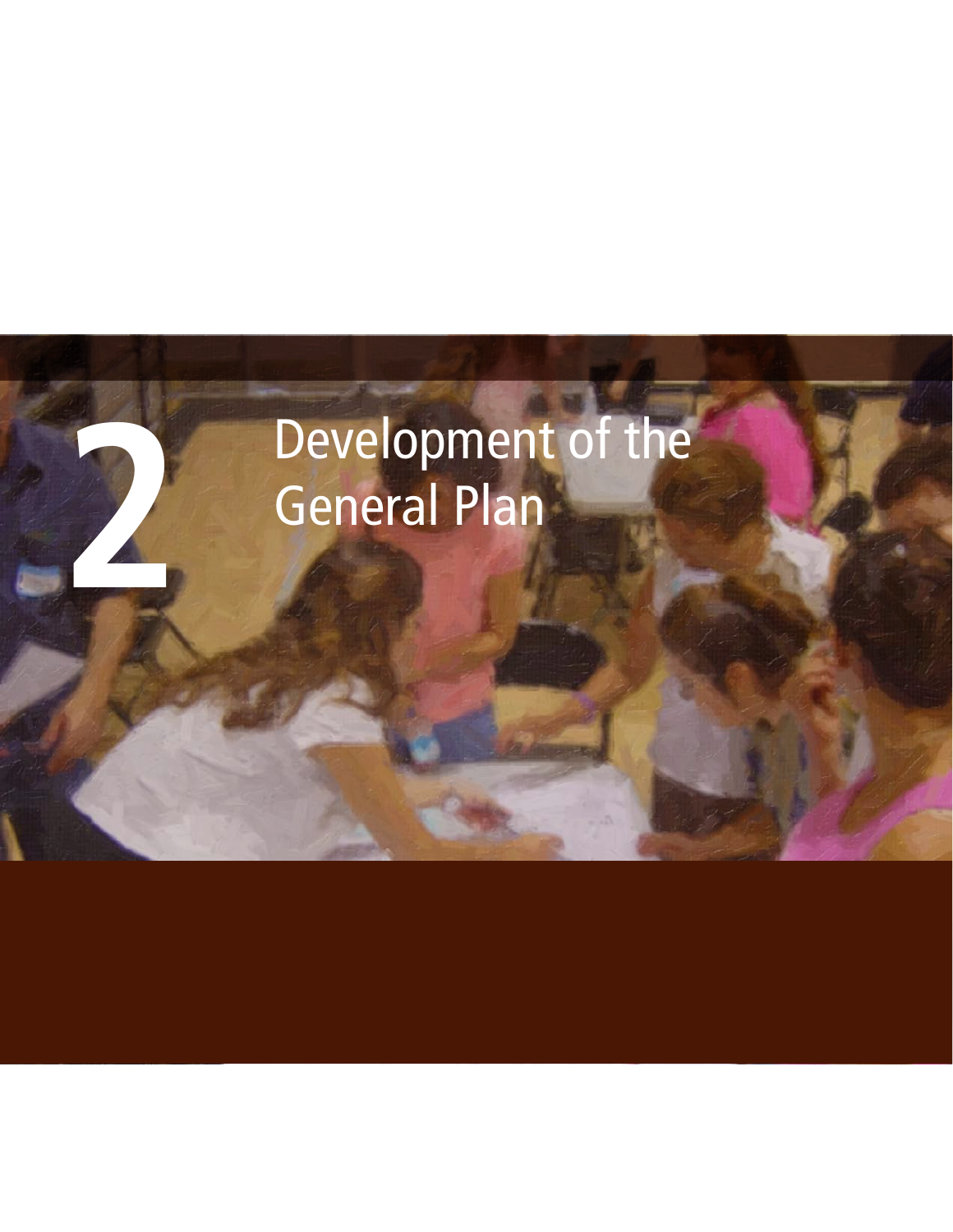# INTRODUCTION

The City of South Gate believes that planning for the City's future should involve extensive citizen involvement, consultation with major stakeholders, and cutting edge planning approaches. The three-year process of developing the General Plan has involved all of these. The extensive public outreach that occurred around the General Plan suggested important concepts and visions to be included in the General Plan, many of which were not known to the City before the process began. Public outreach also created energy and support for the General Plan and the City's continuing efforts to enhance the City.

State Law requires planning agencies "to provide opportunities for the involvement of citizens, public agencies, public utility companies, and civic, education, and other community groups, through public hearings and any other means the City or county deems appropriate" (Gov't Code § 65353). From the start of the General Plan process in 2005, the City sought to aggressively implement this state requirement through a unique blend of grassroots community outreach, culturally sensitive engagement, and participatory planning techniques. This public outreach process engaged hundreds of diverse residents in developing a vision for the future of the City and received a Public Outreach Award from the Los Angeles Section of the American Planning Association in 2007.



**A major community outreach effort was undertaken prior to each of the dozen community workshops.**

**The extensive public outreach that occurred around the General Plan suggested important concepts and visions to be included in the General Plan**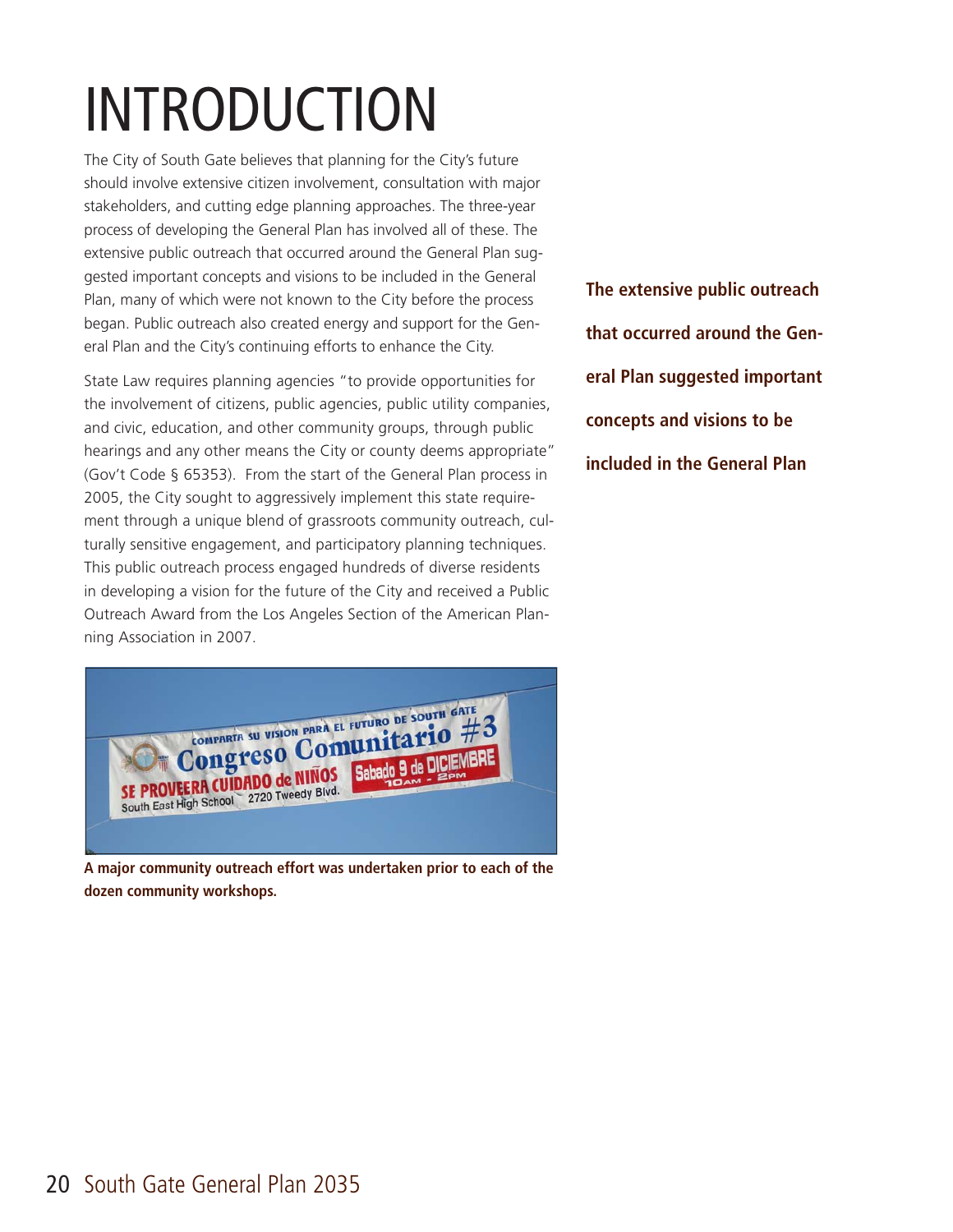The outreach program proactively engaged the City's predominantly Latino population, based on the City's awareness that many groups had been historically under-represented in the City's decision-making processes. All public General Plan events were heavily publicized to a diverse audience. Tactics included widely-distributed flyers, posters and banners in English and Spanish, announcements and word-of-mouth campaigns at schools, religious institutions, and citizen advisory committees, and postings at community events such as Family Day at the Park. Residents were also advised of events through local media coverage and the City's telephone reminder system.

Throughout the General Plan process, residents demonstrated an excitement about the future, a commitment to positive change, and a desire to maintain and support the South Gate community. Eleven public workshops, held on different topics throughout the development of the General Plan, were the lynchpin of the General Plan process and each saw an average of 75 -100 attendees. As envisioned, the extensive public outreach process served as a productive twoway dialogue between residents and the City and resulted in a shared vision for the future. Below is a detailed overview of this process and how it guided the General Plan update.



**Throughout the General Plan update process, the City staff and the consultants attended community events, such as Family Day in the Park.**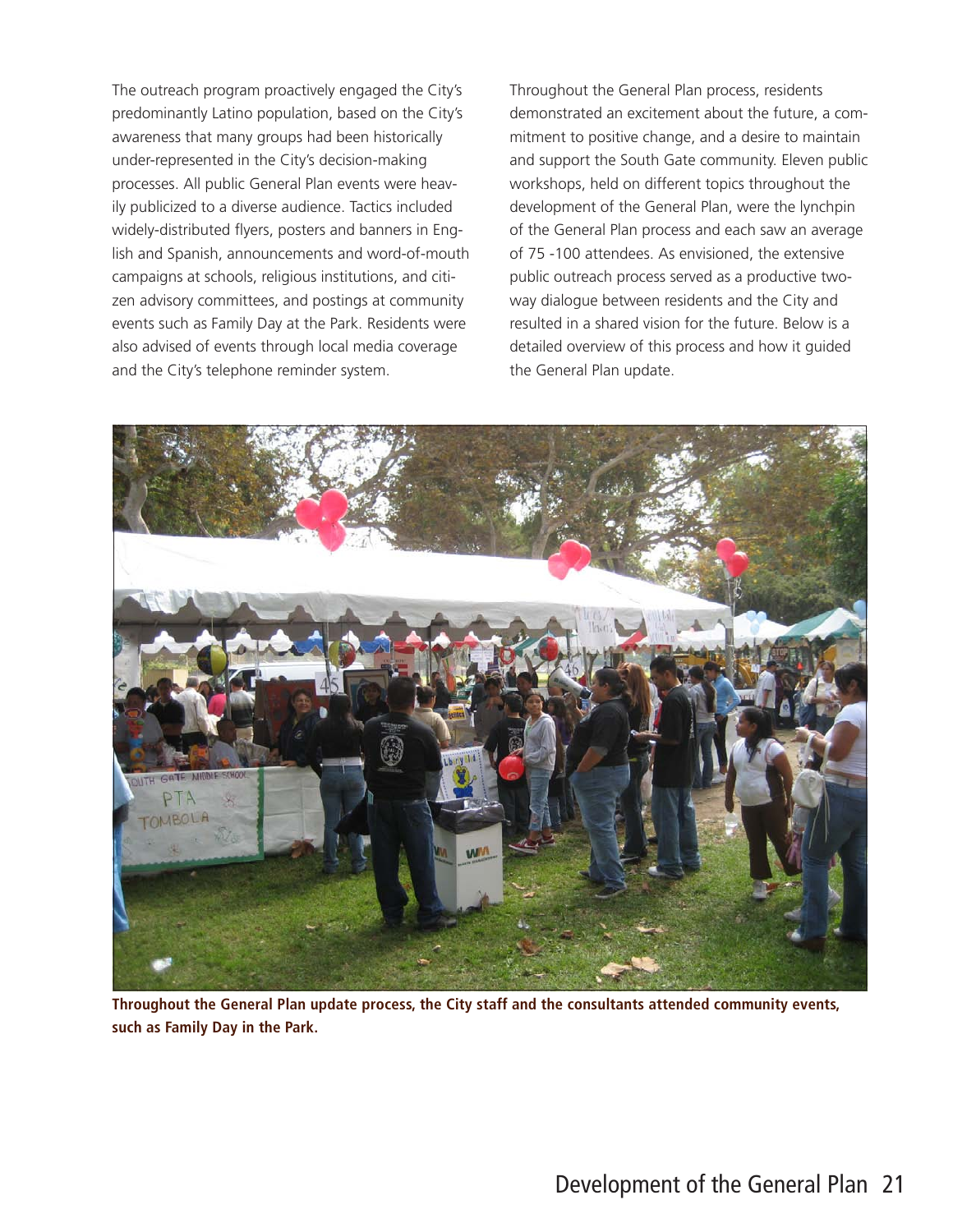## INITIAL OUTREACH AND PUBLIC INVOLVEMENT

Focused, preliminary outreach to key City stakeholders was the first stage of developing the General Plan. This involved establishing a citizen advisory committee and conducting stakeholder interviews. These tasks provided an initial understanding of the key issues confronting the City. It also provided a core of advisors that contributed to the process throughout.

### GPAC

The 16-member General Plan Advisory Committee (GPAC) was appointed by the City Council. It was comprised of representatives of local agencies, non-profit organizations and clubs in order to encourage stakeholder participation, solicit their opinions, and have access to their expertise throughout the process. The GPAC met regularly over the course of the General Plan's development and provided advice and feedback on key issues and policy.

#### Stakeholder Interviews

In addition to convening the GPAC, the General Plan team conducted interviews at the beginning of the General Plan process with the community's major stakeholders – such as city officials and local leaders in the fields of business, education, transportation, development, social services, and planning. The General Plan team also held focus group discussions and outreach sessions with a wide range of groups, including the South Gate Rotary Club, the Optimist Club, the Women's Club, Padres Unidos ('United Parents' group), the Commission for South Gate Youth, the Women's Multicultural Club, South Gate Middle School Leadership Club, LAUSD Adult Education learners, East Los Angeles College classes, the Chamber of Commerce, the Tweedy Mile Business Association, and others. The intent of these interviews was to solicit interest in the General Plan, to identify the major issues facing the City, and to engage the diverse formal and informal networks that exist in the City. These early stakeholder interviews accomplished this and provided direction for future workshops, technical reports, and development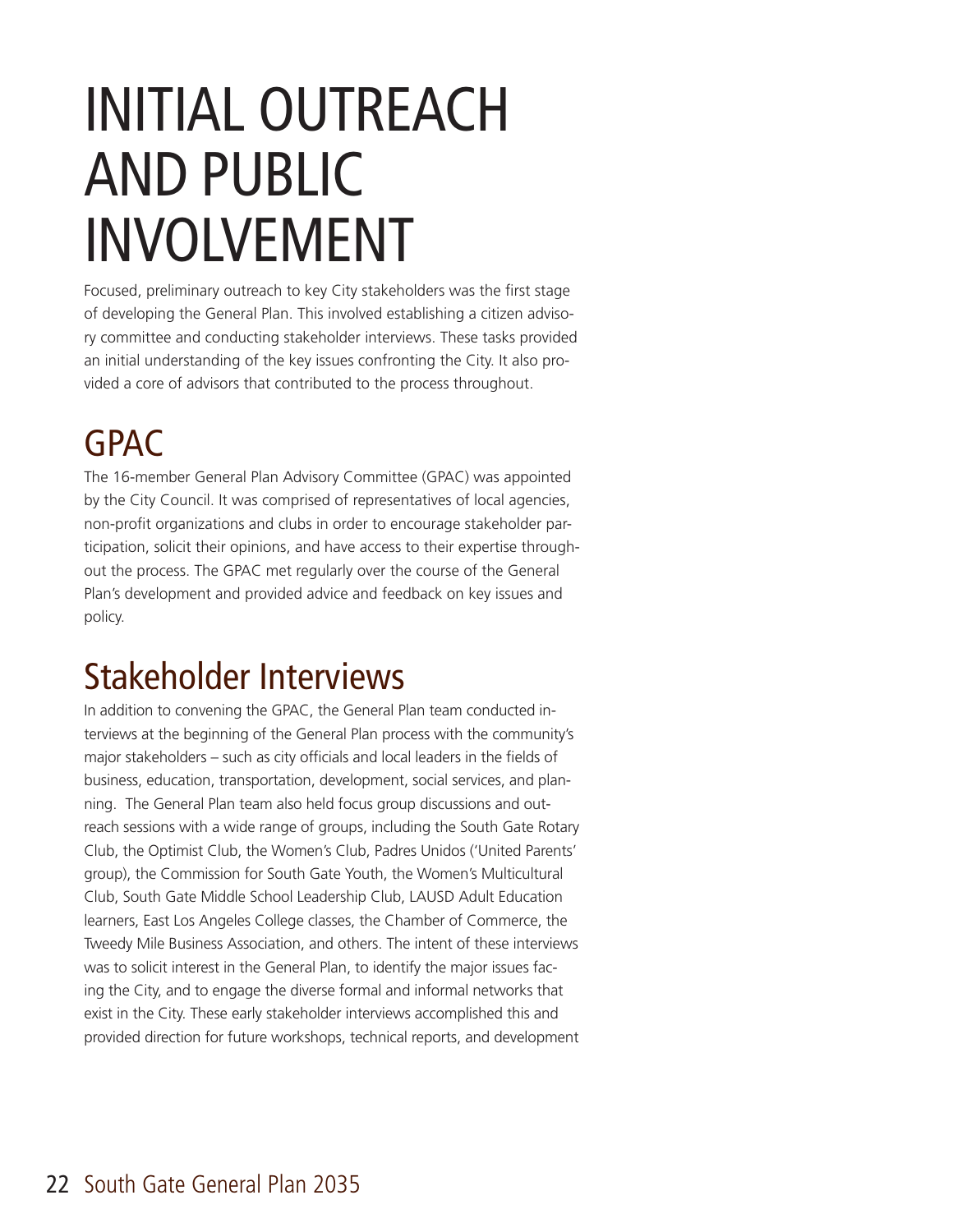of General Plan content.



**The community workshops included a variety of activities that encouraged interaction and conversation among residents.**



**Residents were provided with a variety of ways of expressing their ideas, such as this map of post-it notes with key issues.**



**Community workshops were attended by up to 200 residents. At each, residents provided ideas that formed the basis of this General Plan.**

### ISSUES AND OPPORTUNITIES

The next stage of the General Plan process was to identify the major issues and opportunities that should be addressed in the General Plan. Many of these had been suggested by the initial stakeholder interviews. They were then fleshed out by an issues and opportunities public workshop and from analysis and conclusions in a series of technical issues and opportunities reports.

#### Issues and Opportunities Workshop

The Issues and Opportunities Workshop was held on July 29, 2006 and involved about 85 residents from the community. The participants were asked to reflect on the City's most important strengths, challenges, and opportunities. Through facilitated small group discussions and interactive exercises, residents identified the City's key strengths to be its diverse neighborhoods, South Gate Park, Tweedy Mile, and the City's small town feel. They identified safety, parking, sufficient tax revenues, and traffic congestion as some of the City's major challenges. Residents also saw opportunities for increased walkability, preservation and strengthening of neighborhoods, and increased retail options within the City.

#### Issues and Opportunities Reports

Concurrent with the public outreach process, the General Plan team completed five technical issues and opportunities reports to inform the General Plan. These five technical reports covered the subjects of land use and urban design, economic development, housing, transportation, and community health.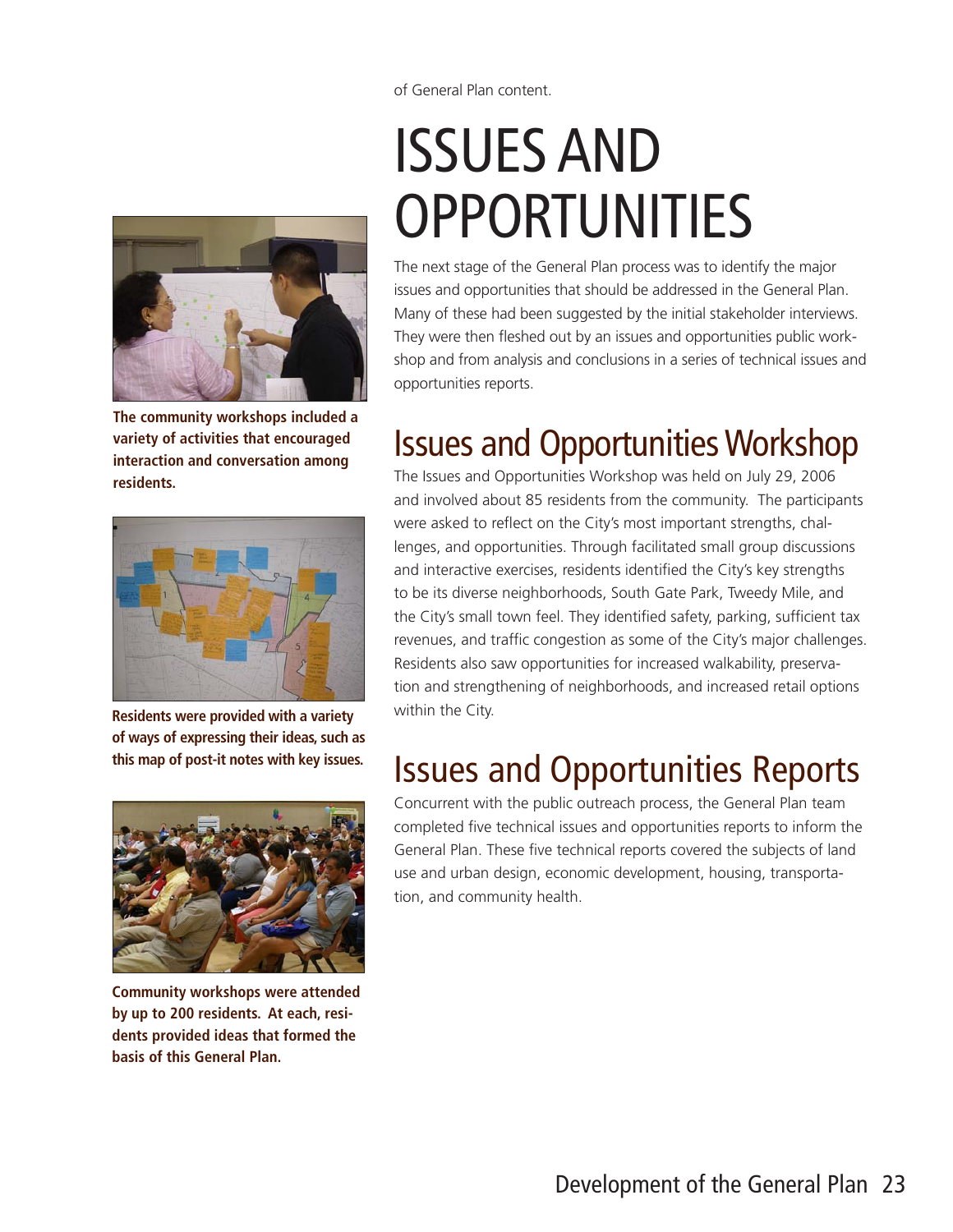# VISIONING PROCESS

The visioning stage of the General Plan process involved exploring and crystallizing the community's goals into a unified vision statement. The focal point of this stage of work was the public visioning workshop, which resulted in a vision statement and set of guiding principles for the City's future. These were then reviewed and approved in a joint workshop with the City Council and Planning Commission.

### Visioning Workshop

Approximately 180 residents, City officials and stakeholders attended the General Plan visioning workshop on September 30, 2006. Participants engaged in interactive exercises and small group activities such as a visual preference survey, where they identified preferences for community design, future development, and character of the City's districts and corridors. Residents also took part in a visioning exercise, where they prioritized goals for the City over the next 20 years. "Greening the City" and "enhancing Tweedy Mile" were the top two priorities identified by workshop participants. The need to create more affordable housing options was also mentioned frequently. These priorities were then articulated in the City's Vision Statement and Guiding Principles.



**At the Vision Workshop, participants voted for their top 5 community-wide goals. This exercise formed the basis of the General Plan's Vision and Guiding Principles.**



**A Community Image Survey was prepared where residents expressed their preferences for future development character in the City.**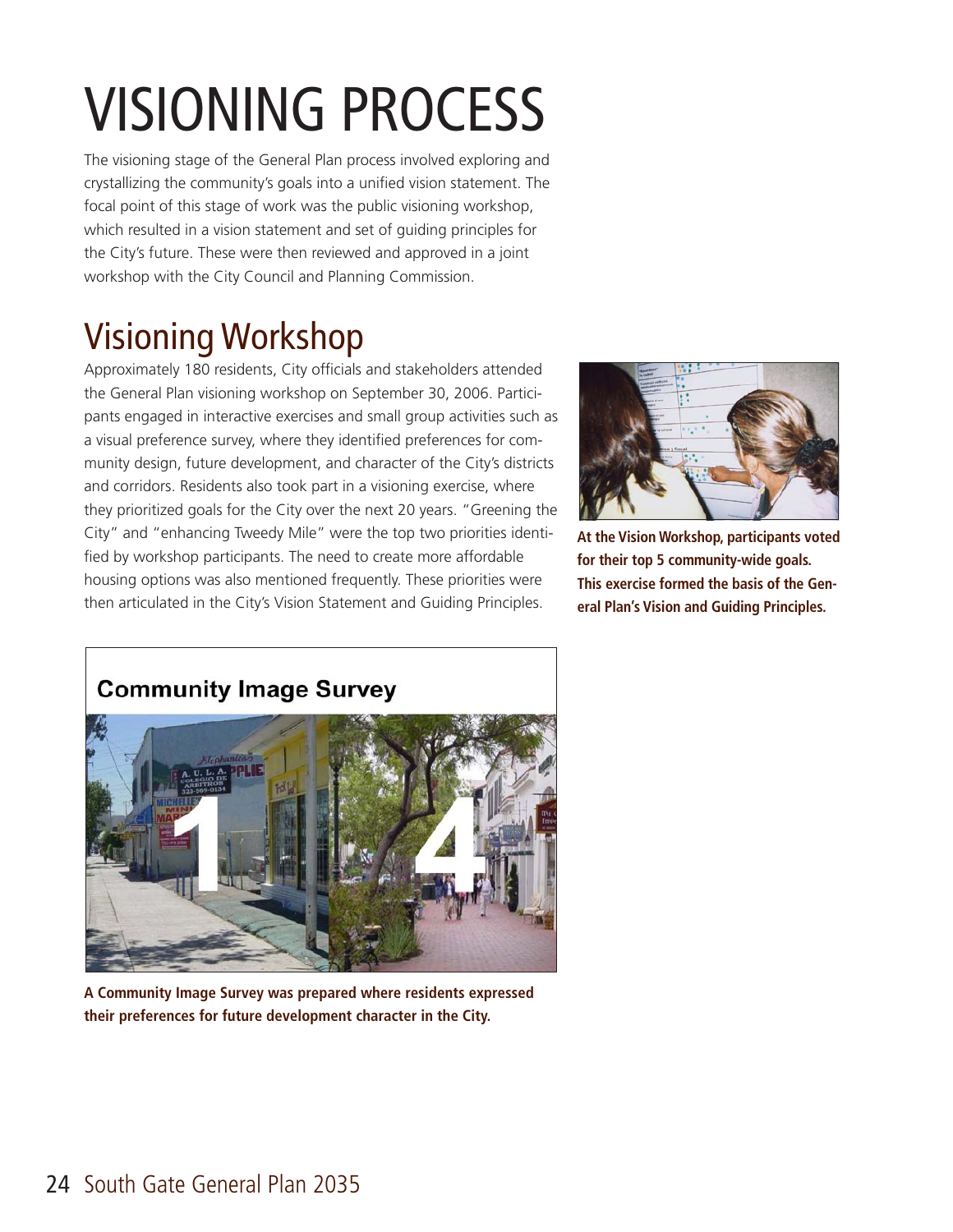## LAND USE PLANNING PROCESS

A land use plan provides one of the most critical functions of a General Plan, and is often one of its most contentious components. Because of this, the land use planning stage of the process involved three intensive public workshops and a large amount of work by the General Plan team. The Vision and Guiding Principles generated in the previous stage provided a framework for this task. These two land use workshops and the extensive technical work by the General Plan team resulted in an initial set of land use objectives and policies for different areas of the City. Most of these fed directly into the General Plan. The progression of the land use planning process is described below.

#### Identification of Change Areas

The City and General Plan team first identified areas in the City that were likely to change significantly over the time horizon of the General Plan. These major potential change areas included Tweedy Mile, several of the City's commercial and industrial districts, and several major corridors such as Firestone Boulevard, Long Beach Boulevard, and Atlantic Avenue. The General Plan team also identified areas that were unlikely to change dramatically, including most of the City's neighborhoods. The focus for these areas of stability would be to preserve and enhance the neighborhoods, while the focus in major change areas would be to create a positive vision for how they should transform over time.

#### City-Wide Land Use Workshop

The focus of this workshop was to develop big-picture land use alternatives for the City of South Gate as a whole. More than 100 residents, City officials and stakeholders attended the workshop on December 9, 2006. The workshop format included a town hall-style discussion and an opportunity for feedback on the vision, direction, and land use possibilities for the City. It included an interactive "citizen planning" mapping exercise that involved placing game pieces representing different types of development in parts of the City where residents wanted to see change. In terms of major land use preferences, residents expressed a desire for the City to encourage a healthy mix of uses, including retail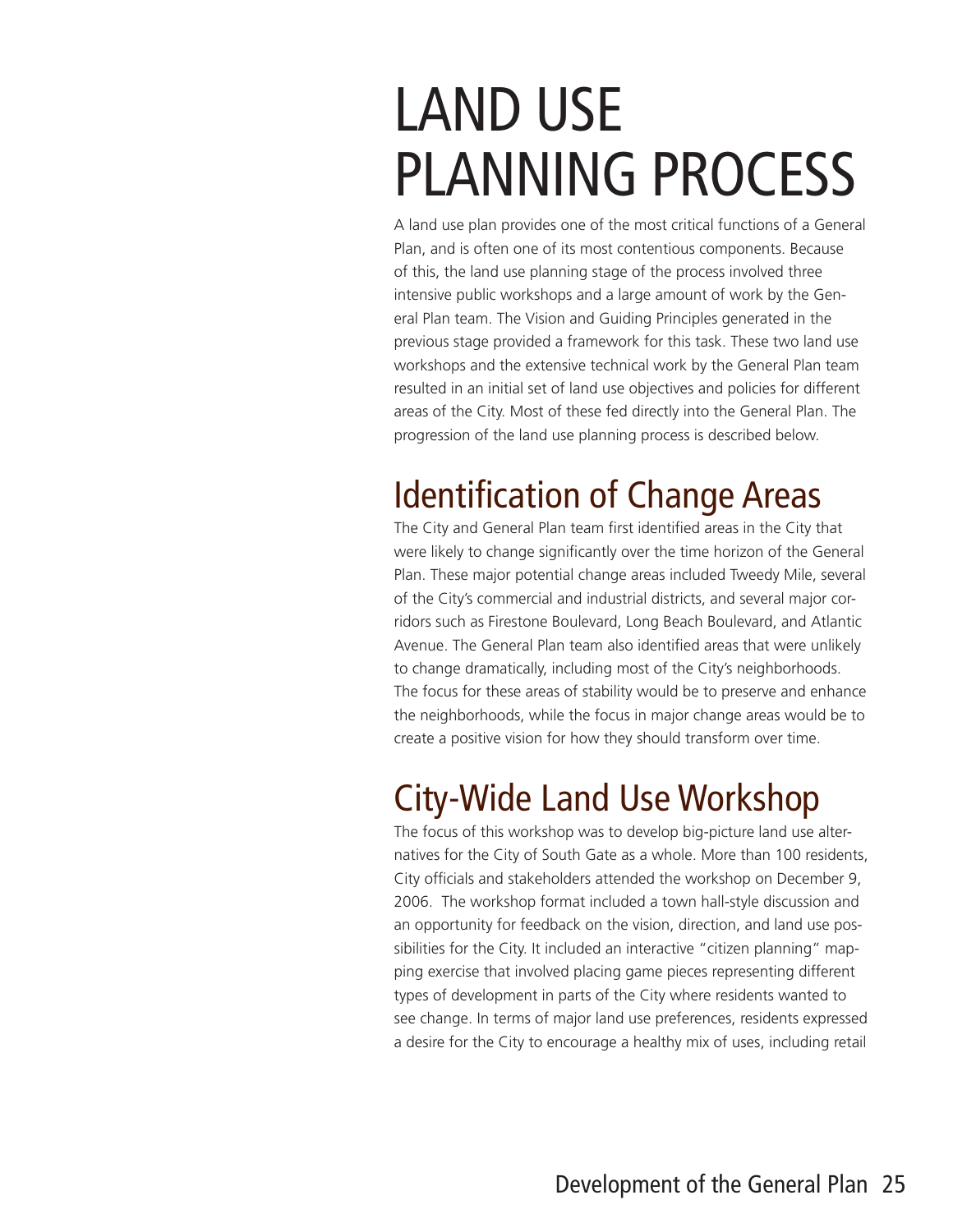and housing; redevelop key districts as well as corridors; increase economic development opportunities; attract more retail; preserve and enhance single family neighborhoods; and create varied housing options such as town homes, condominiums, and multi-family housing units. The community also wanted to have stores and services within walking distance of neighborhoods, particularly grocery stores that sell healthy and high-quality foods. These community preferences guided development of the land use plan for the City.

#### Focus Area Land Use Workshop

The goal of the second public land use workshop on January 20, 2007 was to understand in greater detail residents' vision for specific change areas in the City. The 100-plus participants participated in an interactive mapping exercise that allowed them to develop detailed land use visions for the change areas of the City. There was significant discussion about Tweedy Mile, Long Beach Boulevard, Firestone Boulevard, the area around the community college, and the area around the Atlantic/Firestone intersection. The information generated at this workshop was far more fine-grained than at the previous workshop and allowed the General Plan team to identify specific "Place Types" (or land uses) for individual parcels in the City.



After the focus area land use workshop, the General Plan team developed the big picture strategy framework for the City. This included identifying major corridors for redevelopment, the creation of new mixed use activity centers (such as the community college area, the civic center area and the gateway area near the intersection of Firestone and Atlantic Boulevards), a network of liner green spaces and a series of smallscaled walkable main streets. The strategy framework was presented at a public workshop on January 27, 2007 and the nearly 100 community members in attendance were strongly in support of the overall strategy presented.



**The result of the workshop was a land use vision for various districts and corridors within the City.**



**Participants placed game pieces representing "place types" in different areas of the City.**



**At all workshops, participants reported back a summary of the results of small group discussions.**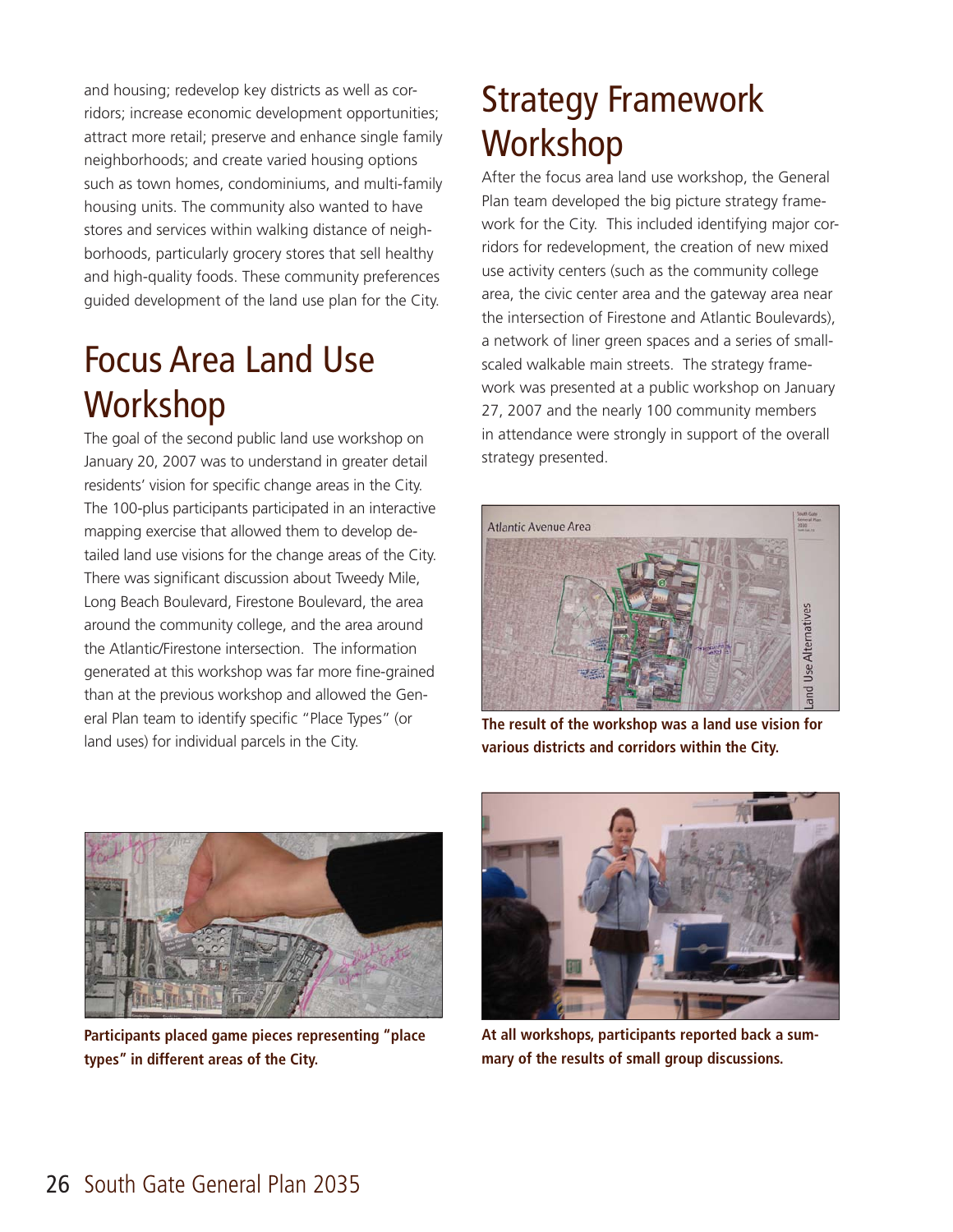## TOPIC-SPECIFIC **WORKSHOPS**

In parallel with the series of community congress General Plan workshops described above, the City held a number of topic-specific public workshops. These addressed the topics of transportation, economic development, and healthy communities (addressed in a series of three "healthy community" workshops), all three of which are addressed in dedicated elements of the General Plan Elements. The results and content of each of these workshops are described below.

#### Transportation Workshop



**Residents of all ages participated in the process of creating the future of South Gate.** This public workshop focused on the City's major transportation challenges and opportunities, and solicited resident input on them. Workshop participants emphasized the general need for expanded public transit and a safer and more inviting pedestrian network. In coordination with the General Plan team's transportation consultants, residents also provided invaluable "on-the-ground" knowledge of specific problem areas and circulation patterns in the City. In many cases, discussions of these areas and patterns resulted in a consensus about how the General Plan should approach them. This included proposed solutions for specific intersections, locations of future bicycle and pedestrian facilities, concepts for specific streets like Tweedy Boulevard, Firestone Boulevard, and Atlantic Avenue, and locations of public transportation improvements, among other things. The data generated during this working session fed directly into the Mobility Element of the General Plan.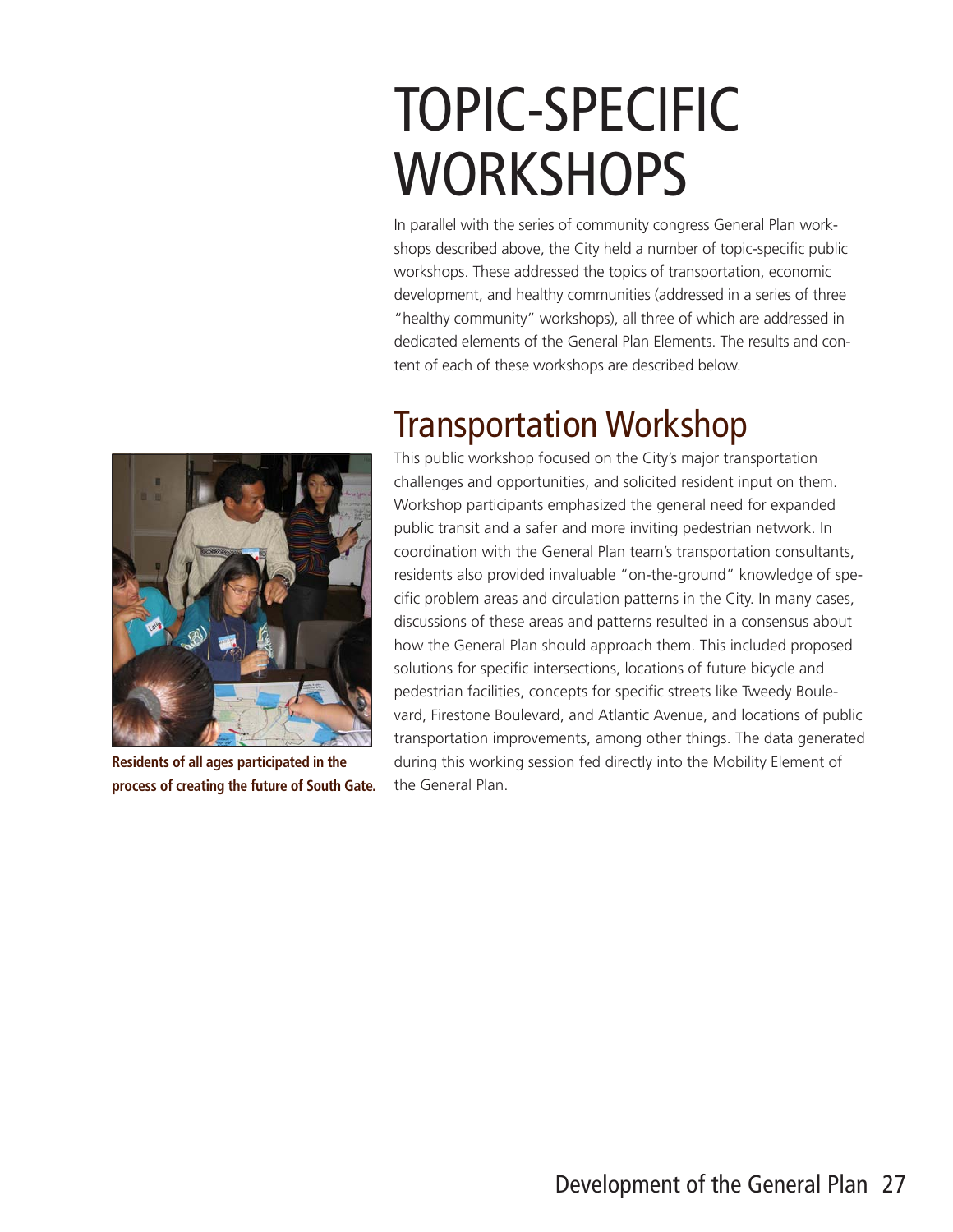### Economic Development **Workshop**

The economic development public workshop included a brainstorm about what types of retail and industrial activity residents wanted in the City, and a discussion of how these types of economic activity would help the City achieve its long-term vision and guiding principles. The overall economic development priorities identified by residents included preserving Tweedy Mile's small town feel, enhancing economic prosperity by adding favorable shops and commercial activities, and making a continued investment in education. In terms of retail activity, residents expressed a desire to support existing businesses on Tweedy and in other locations, attract both nationally recognized retail stores and small businesses tailored to the needs of residents, encourage higher-quality products in the stores that do exist, and provide positive entertainment and activities for youth. Residents also expressed a desire that industrial activity generate jobs and pay higher wages by focusing on specialized technologies, be separated from residential areas, and be environmentally friendly. The data generated during this working session fed directly into the Economic Element of the General Plan.

#### Healthy Community **Workshops**

One the most innovative components of the South Gate General Plan is the Healthy Community Element, one of the first of its kind in California. Development of the Healthy Community Element involved three public workshops. The first addressed the link between the built environment and health, the second addressed access to nutritious foods, and the third was an interactive walking audit of South Gate's streets. These workshops and their role in developing the Healthy Community Element are discussed below.

#### Healthy Community Workshop #1: Designing a Healthy Active **Community**

The first Healthy Community workshop, attended by about 40 residents and City officials and held on February 16, 2008, provided an overview of how public health is impacted by land use and transportation patterns, driving rates, pedestrian-friendly environments, and parks and recreation. It also informed residents about how to be involved in the planning process and advocate for healthy communities and active lifestyles. Residents discussed their health concerns and developed a list of priorities, which included increasing access to healthy foods; improving the cleanliness, aesthetics, and safety of streets; ensuring closer proximity to local services; providing more recreational activities; creating less traffic; and developing community gardens. All of these priority issues became specific policies or policy sections in the Healthy Community Element.

#### Healthy Community Workshop #2: Healthy Foods 101

At the second healthy community workshop held on March 27, 2008, stakeholders used maps and local knowledge to assess the availability of good and bad food choices in different neighborhoods of the City. Over 100 residents participated, identifying their citywide nutrition priorities as creation of farmers markets; support for local markets and grocery stores to provide more healthy food options; and limits on drive-through restaurants and liquor stores, especially around schools. The workshop offered strategies for changing land use policy and working alongside city staff and elected officials to address issues of healthy food access.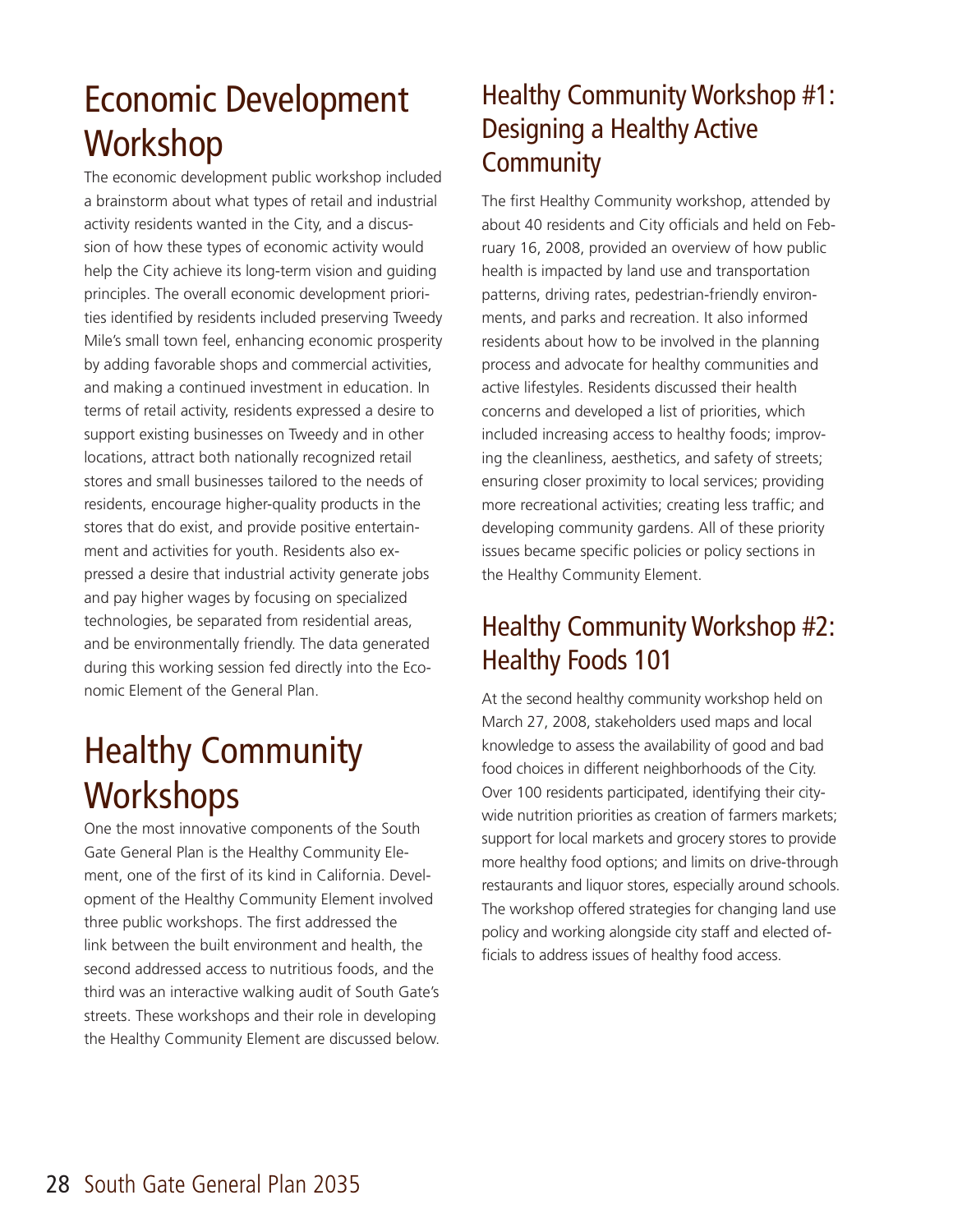#### Healthy Community Workshop #3: South Gate Walks

The final Healthy Community workshop, held on May 3, 2008, was a guided walk audit of the City's streets conducted by 30 residents. The audit evaluated the safety and aesthetics of four different street sections in the City – a residential neighborhood, the Long Beach corridor, an area around an elementary school, and a stretch of Tweedy Mile. Overall, residents expressed a strong desire for clean and safe streets that encourage walking and public gathering. Specific recommendations resulting from the walk audit, included: more highly visible crosswalks, more street lighting, more street trees that provide shade, pedestrian-scale store fronts, higher activity in commercial areas, and improving the maintenance of sidewalks and streets. This data informed both the Healthy Community Element and other portions of the General Plan related to the pedestrian network.



**Residents participated in a "walk audit" to identify the areas of the pedestrian environment where improvements are needed.**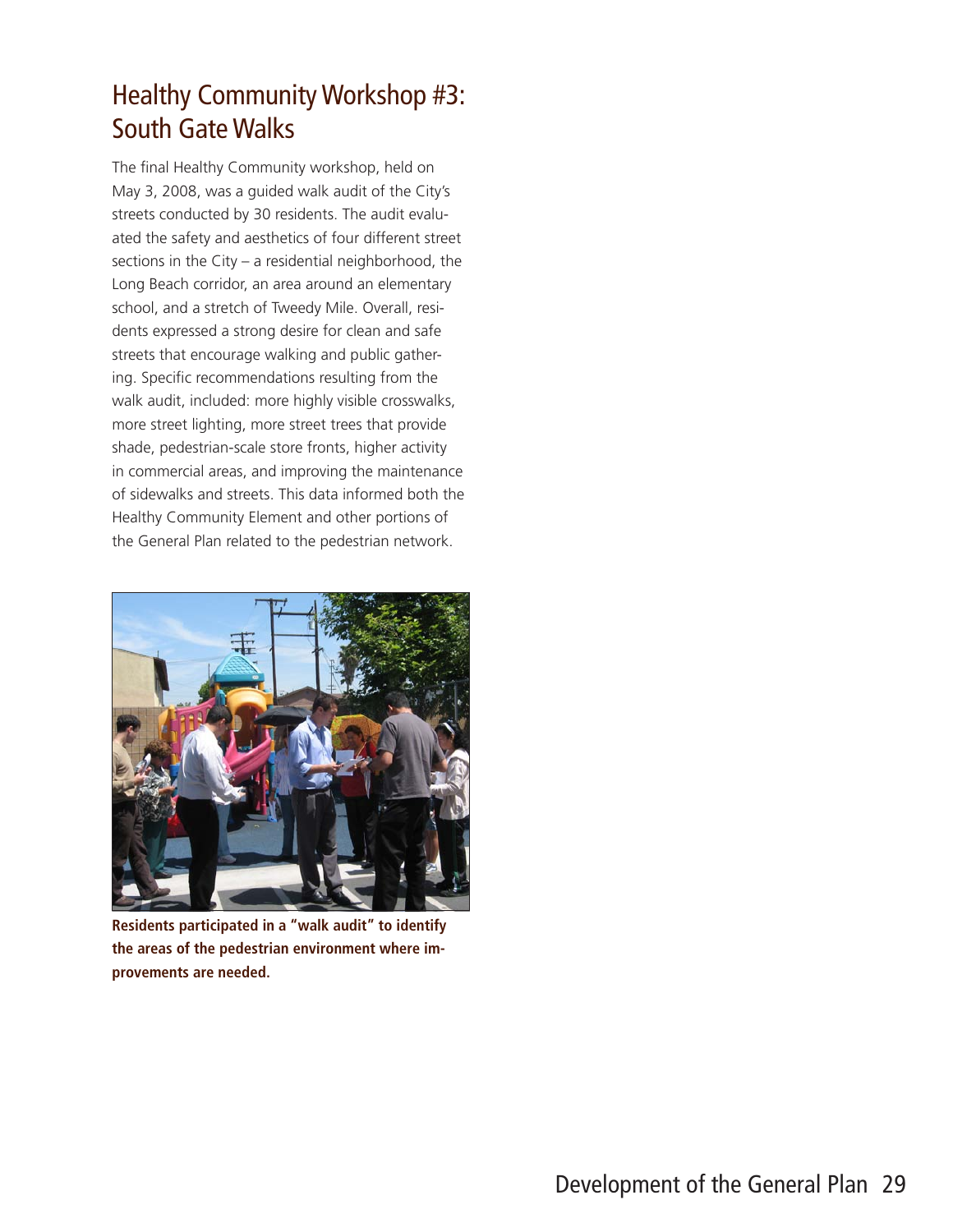## **COMMUNITY** UPDATES

In addition to public workshops designed to generate early resident feedback, vision frameworks, and policy content, the General Plan process also involved two workshops that apprised the community of the plan's progress as it took form.

#### Community Update 2007

The 2007 Community Update involved presentations by the Community Development, Public Works, Parks and Recreation, and Police Departments, and the Tweedy Mile Association. The subject of the Community Update was both the status of the General Plan and, more generally, upcoming and completed projects throughout the City. The Community Update also included presentations by most City departments on their recent activities. The public information event was attended by around 150 residents and stakeholders. After the presentations, residents provided city officials with feedback and ideas about the City's various activities, including the General Plan. The meeting concluded with an information resource fair. Twenty-four City departments, county and regional agencies and non-profit organizations had tables around the auditorium where staff members provided information on their programs and services and received further public comment.



**The key strategies in the General Plan were presented at numerous community meetings, such as the Community Update in 2007.**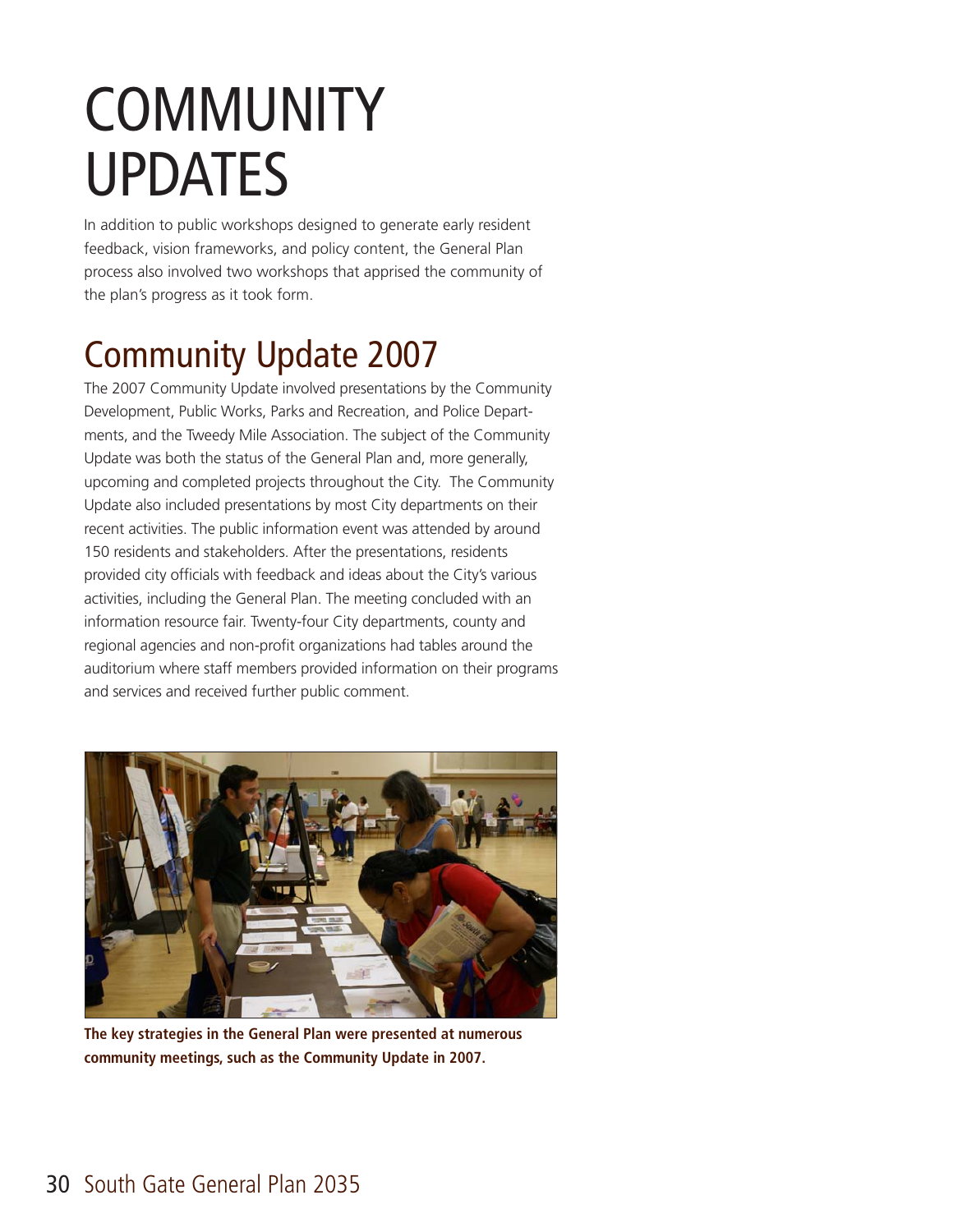## DRAFTING AND COMPLETION OF THE GENERAL PLAN

The workshops described above provided an orienting structure for the development of the General Plan. They generated public ownership, an overall vision, and direction and invaluable ideas for the creation of policies and implementation actions in the General Plan. Over the course of the project, the technical experts involved in the process supplemented and verified the issues identified by the community and presented alternatives for accomplishing city goals.

Once this process had defined the direction and policy framework for the General Plan, the General Plan consultant team worked with City staff to draft the General Plan. In this way, the content of the General Plan directly reflects the aspirations of the community, understood through a variety of strategies and from a number of different perspectives. This public input has formulated a policy and regulatory structure, informed by the most up-to-date best practices in the planning profession, to implement community goals.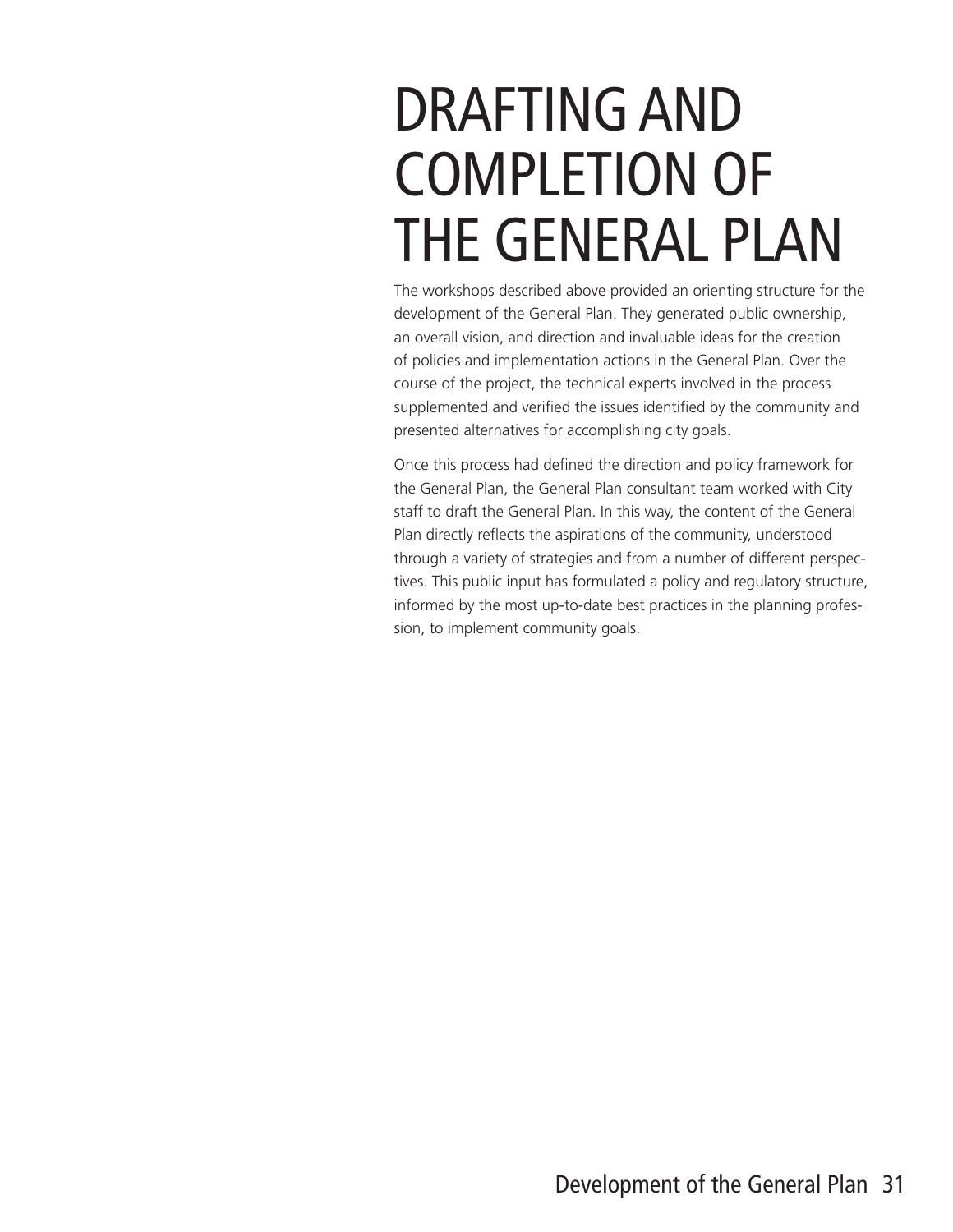South Gate General Plan 2035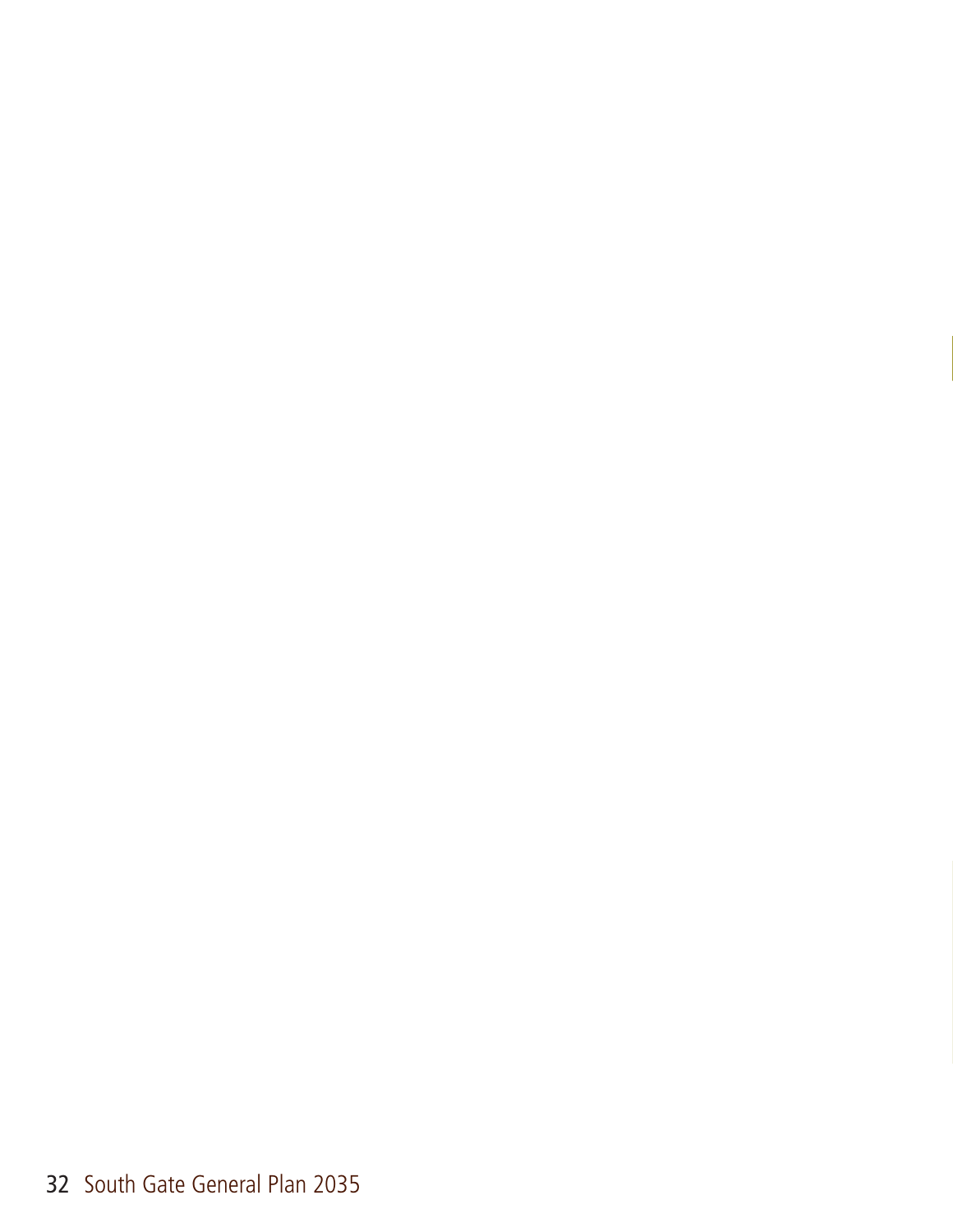